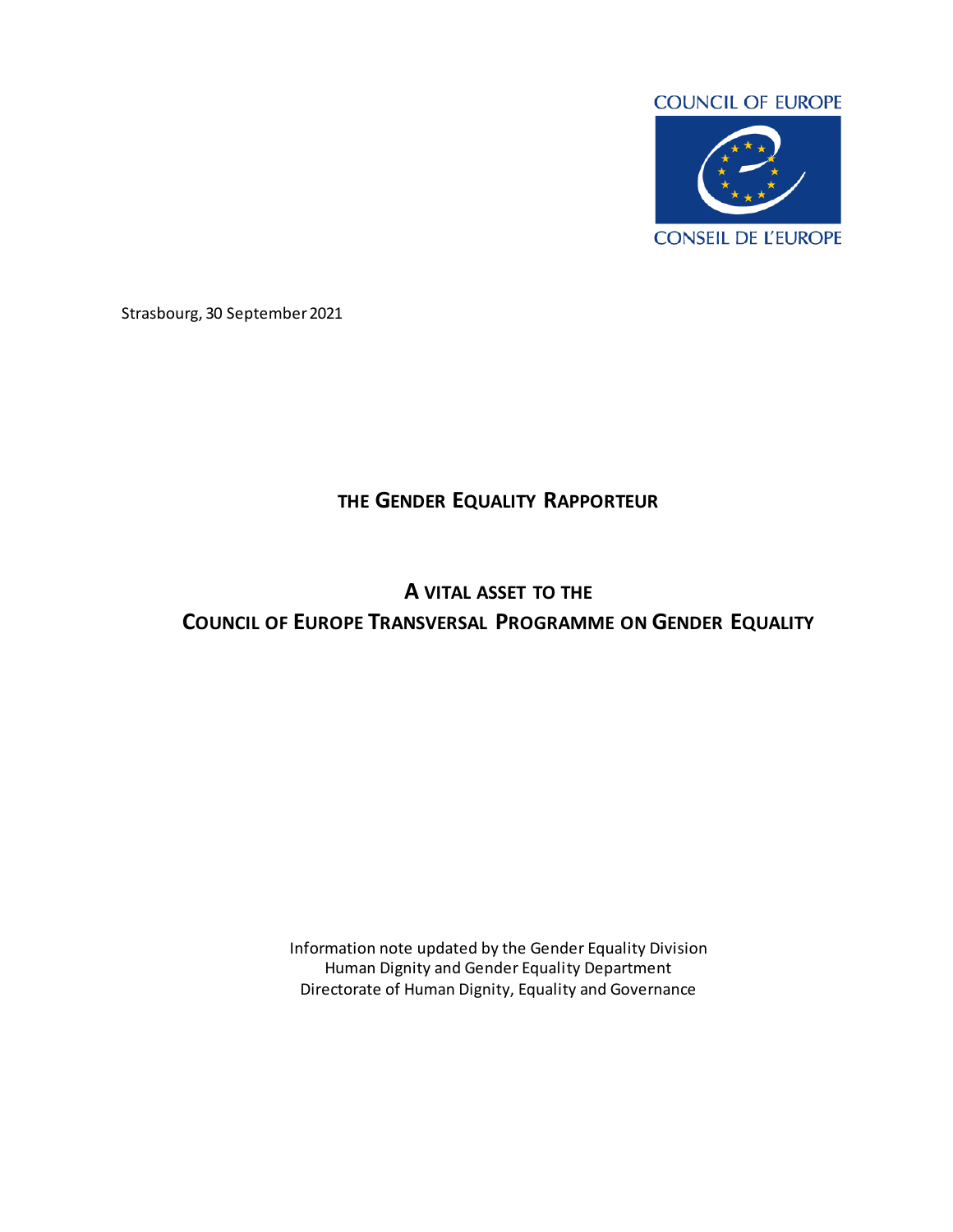### **I. THE TRANSVERSAL PROGRAMME: CONTRIBUTING TO GENDER EQUALITY BY INTEGRATING A GENDER PERSPECTIVE INTO THE COUNCIL OF EUROPE'S ACTIVITIES**

1. In early 2012, the Council of Europe introduced the Transversal Programme on Gender Equality which was launched by the Secretary General to improve the visibility and impact of the Organisation's gender equality activities in member states and within the Organisation itself. The Council of Europe [Gender](https://www.coe.int/en/web/genderequality/gender-equality-strategy)  [Equality Strategy 2018-2023](https://www.coe.int/en/web/genderequality/gender-equality-strategy) outlines the goals and priorities of the Council of Europe on gender equality, in, six strategic areas, including gender mainstreaming.

2. The aim of the Programme is to move from legal equality to real equality, as member states were called upon to do by the Committee of Ministers in its Declaration "Making Gender Equality a Reality". In order to do so it is necessary to implement the gender mainstreaming strategy at legislative and political level in member states and in Council of Europe activities. The Programme therefore seeks to mobilise all of the Council of Europe's bodies, in particular intergovernmental structures, and its external partners.

3. Several interdependent structures are responsible for implementing the Programme to achieve this aim, i.e.

- A [Gender Equality Commission](https://www.coe.int/en/web/genderequality/gender-equality-commission) (GEC) composed of a representative from each memberstate;
- Gender Equality Rapporteurs (GER) appointed from among the members of the steering committees and other intergovernmental structures of the Council of Europe;
- An inter-secretariat Gender Mainstreaming Team (GMT).

4. The Gender Equality Division within the Human Dignity and Gender Equality Department of the Directorate of Human Dignity, Equality and Governance, providesthe secretariat for the Programme.

#### **II – THE ROLE OF GENDER EQUALITY RAPPORTEURS**

5. Most, if not all, Council of Europe committees and monitoring mechanisms can contribute to gender equality in member states by ensuring that their activities integrate a gender perspective. This does not entail additional tasks or mean that it is necessary to embark on new activities. It does, however, require a change of approach. Essentially, committees are required to consider proposals for new activities from a gender perspective before finalising them, and to adapt or formulate activities as a result of such an analysis, i.e. by taking account of the likely impact of a proposed activity on both women and men.

6. A few committees were already explicitly required to integrate a gender perspective into their activities. All intergovernmental structures are now required in accordance with their terms of reference, to appoint a GER from amongst their members. Other committees and structures are encouraged to also appoint a GER. In principle, convention committees should also be able to appoint a GER within the framework of their internal rules. To date, all the intergovernmental structures invited to appoint a GER have done so. Furthermore, seven monitoring mechanisms have also appointed a GER [\(see list](https://rm.coe.int/liste-gers-2020-bilingual-002-21042021/1680a235e9)).

7. The person appointed as GER will not be required to write reports, but will be invited, along with the committee secretary, to liaise with the GEC (see below) and will be in contact with GERs from other committees. This role is therefore essential in ensuring that everyone understands the [gender](https://www.coe.int/en/web/genderequality/gender-mainstreaming)  [mainstreaming](https://www.coe.int/en/web/genderequality/gender-mainstreaming) strategy in the same way and in providing the impetus needed for its appropriate and effective application.

8. With this in mind, GERs should ensure that a gender perspective is properly integrated during the programming process of their respective committees (i.e. the process of identifying priorities, preparing activity proposals, setting up and implementing the activities, and evaluating the results). In the long term, the person appointed as the committee's GER should not be expected to do this alone; it should become the responsibility of the committee as a whole.